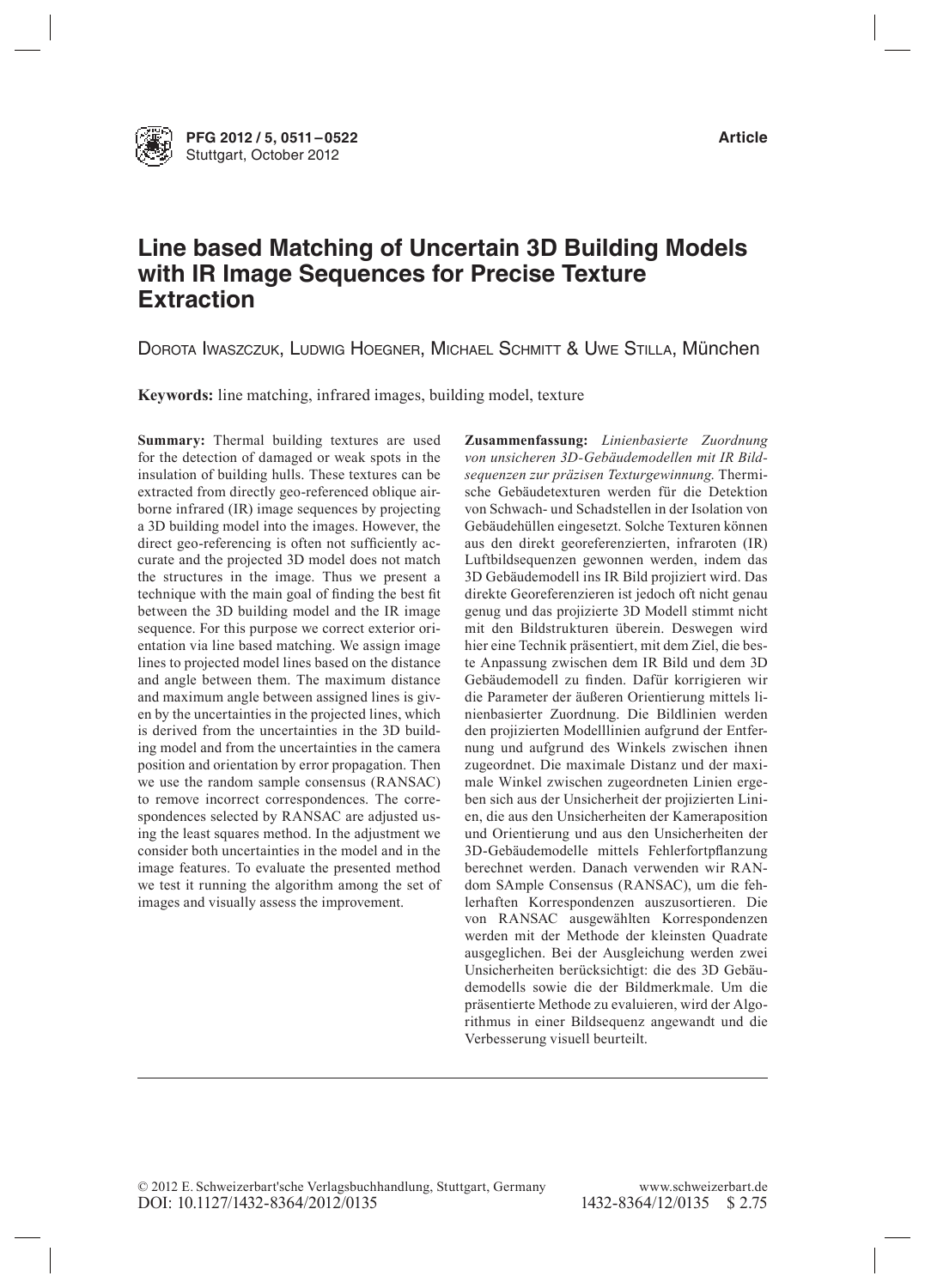# **1 Introduction**

Thermal inspections of buildings contribute to the detection of damaged and weak spots in the building structure. Three dimensional (3D) spatial referencing of the captured images helps the interpretation of the data, especially for large area inspection using images taken by a mobile mapping system. Façades seen from the street level can by captured by a camera mounted on a vehicle (hoegner et al. 2007) and the roofs are imaged from a flying platform. Using multi aspect airborne oblique images, the missing walls in inner yards are captured. The spatial reference is achieved by combining infrared images with 3D building models via texture mapping. The existing 3D building models can be projected into the infrared (IR) images and the building textures can be extracted. For the projection the exterior and interior orientation parameters of the camera need to be known. These parameters can be determined directly from the navigation device and camera system calibration parameters (camera calibration, boresight and lever-arm calibration). Unfortunately, the direct geo-referencing is often not suficiently accurate and the model does not match the structures in the image. To refine the registration a model-to-image matching should be carried out.

## **2 Related Work**

In literature the model-to-image matching problem for airborne imagery is frequently addressed and many methods for solving the problem have been presented. Frü<sup>h</sup> et al. (2004) propose line matching based on slope and proximity by testing different random camera positions. However, as Ding & Zakhor (2008) mentioned, this method requires high computational effort. Hsu et al. (2000) search for the best camera position by minimizing the disagreement between projected features and features detected in the image. Other authors propose methods for coarse orientation which use vanishing points (D<sub>ING</sub>  $\&$ Zakhor 2008, Förstner 2010). These methods lead to faster results, but they assume so called "Manhattan scenes", where many horizontal and vertical lines can be detected in the image. In some works (VOSSELMAN 1992, EUGSTER & NEBIKER 2009) relational matching is applied, which does not only consider the agreement between an image feature and a model feature, but also takes the relations between features into account.

Methods can also be differentiated based on which image features they use for matching. Some authors propose points (DING & ZAKHOR 2008, AVBELJ et al. 2010), but most works consider lines as more natural for building structures and use them for co-registration (DEBEVec 1996, Frü<sup>h</sup> et al. 2004, schenk 2004, eug-STER & NEBIKER 2009). In some papers hybrid methods employing points and lines at the same time are presented (ZHANG et al. 2005, TIAN et al. 2008).

Only few authors take the uncertainty of the applied 3D models into account. Usually the models used for these kinds of matching are stored in a parameterized form (SESTER & F<sup>ö</sup>rstner 1989, lowe 1991, DebeVec et al. 1996, Vosselman 1998), which is very useful for 3D reconstruction, because the parameterized models represent simple buildings or building primitives. However, reconstructed building models are frequently modelled by polyhedra and stored in a format supporting polyhedral models, e.g. CityGML. Thus, for matching images with existing 3D building models other methods should be developed.

In our research we present a method for matching polyhedral 3D building models with thermal IR imagery. Because we do not use the parametric model representation, we cannot directly apply the stochastic model proposed by sester & Förstner (1989). In contrast to hoegner et al. (2007) we do not use terrestrial image sequences but instead match images taken by a camera mounted on a flying platform. We extend our previous work (AVBELJ et al.  $2010$ ) as we do not use the intersection points but apply a line based matching and consider both, the uncertainties in the 3D building model and those in the image features. The goal of this technique is an improvement of the camera position, so that the best it between the 3D building model and the image structure is achieved.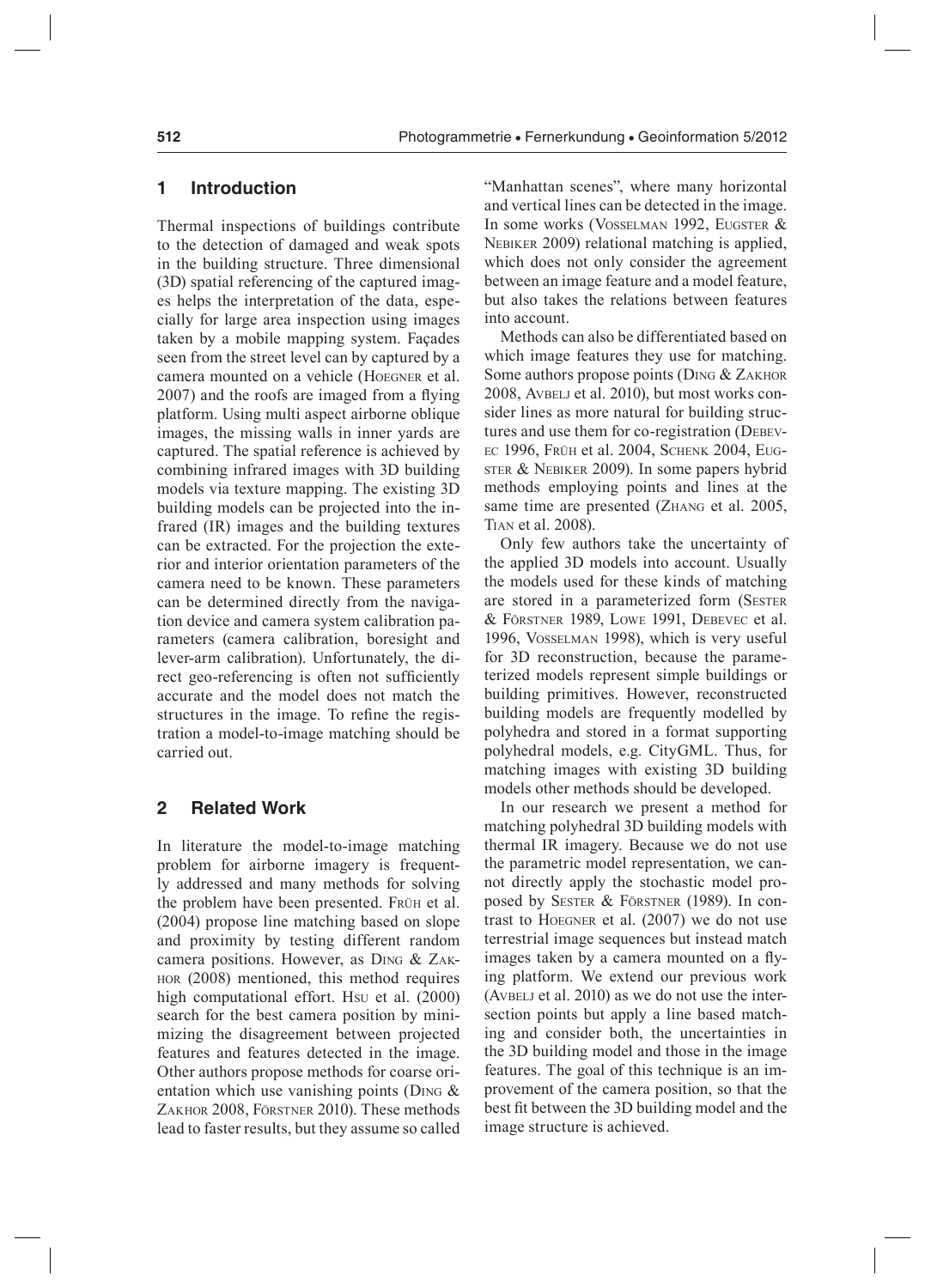## **3 Line based Matching**

In the presented research the main goal is to find the best fit between the existing 3D building model and the IR image sequence. We assume a calibrated camera system with GPS/ INS navigation, known interior orientation of the IR camera, and known lever-arm and bore-sight parameters. Accordingly, the camera position and orientation are determined quite accurately. This allows the projection of the 3D building models into the image using the collinearity equations. Unfortunately the projected 3D model often does not match the structures in the image. On one hand this is a consequence of the remaining error after the camera calibration and the camera pose (position and orientation) determination. On the other hand the mismatch can be related to the rolling shutter effect. Rolling shutter occurs in cameras with a line-wise readout system when the photographed objects or the camera are moving. Such systems are often used in IR cameras, thus the rolling shutter effect is particularly noticeable in IR images taken by a moving camera and can lead to a "shrinking" or "stretching" effect on the imaged objects. Another reason for the mismatches can be the unmodelled lens distortions of the IR camera or unmodelled vibrations of the camera. To reduce all these remaining errors we propose a matching procedure between the 3D models and each IR image frame.

Our method is based upon the least squares method. We use the stochastic model to embed the uncertainties of the extracted image lines and the uncertainty of the 3D building models. The uncertainty of the image lines is given by the uncertainty of the extraction process of the lines, and the uncertainty of the 3D building models is a result of the inaccurate extraction process and generalization. In this research we use 3D building models generated from aerial images. Therefore we assume the roofs to be more reliable, because they were directly measured during the 3D reconstruction. Besides, the radiometric properties of the ground (sidewalks and streets) in thermal IR are similar to the properties of the walls, so that the edges between have very low contrast and often cannot be extracted.

## 3.1 Line Parameterization

Polyhedral 3D building models are stored as a set of polygons defined by lines (edges) and points (corners). Lines are natural building structures, which can be detected in the image. To use these lines for co-registration a mathematical description of a line is needed. Typically a line in 3D is described by a direction vector *v* and a point *P*. For this description any point *P* belonging to the line can be used, thus there is more than one set of parameters describing one line. To solve this problem ROBERTS (1988) introduced a line representation which is unique and unambiguous. This line representation was discussed, varied and applied in photogrammetric context by **SCHENK (2004).** 

Roberts' line representation is based on two orientation parameters  $(\alpha, \theta)$  and two positional parameters  $(X_s, Y_s)$ . The azimuth  $\alpha$  and zenith  $\theta$  can be deduced from the spherical coordinates of vector  $v$ .  $(X_s, Y_s)$  are coordinates of the intersection point with the plane *X'Y'*, where *X'Y'Z'* is the rotated original coordinate system *XYZ*, so that the *Z'*-axis is parallel to the line (Fig. 1a). All equations required to calculate these parameters are given by SCHENK (2004) and meierholD et al. (2008). Each point on the line can be expressed as

$$
\begin{pmatrix} X \\ Y \\ Z \end{pmatrix} = \begin{pmatrix} X_s \cos \alpha \cos \theta - Y_s \sin \alpha + t \cos \alpha \sin \theta \\ X_s \sin \alpha \cos \theta + Y_s \cos \alpha + t \sin \alpha \sin \theta \\ -X_s \sin \theta + t \cos \theta \end{pmatrix}.
$$
\n(1)

As we can see, all lines, including vertical and horizontal ones, are defined using (1). This parameterization uses four parameters, which is the number of degrees of freedom of a 3D line. We use this representation of lines to express the edges of the 3D building model.

Similarly, we searched for a 2D line representation which uses the minimal number of parameters and is defined in all cases. For this purpose the representation with angle *γ* and distance *p* can be used:

$$
x\cos\gamma + y\sin\gamma - p = 0, \tag{2}
$$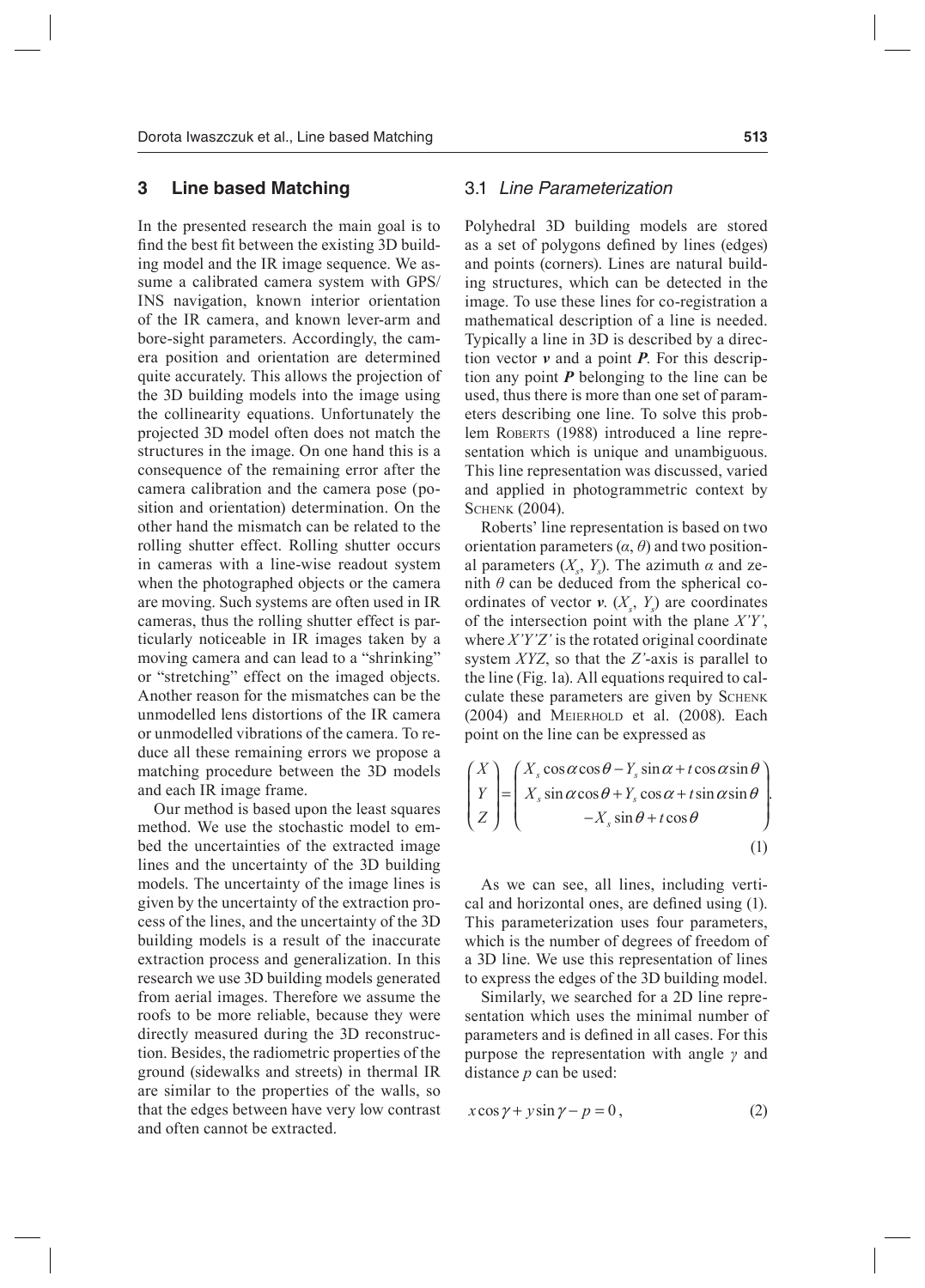

**Fig. 1:** Parametrization of a line – graphical representation a) in 3D space using 4 parameters; b) in 2D space using 2 parameters.

*p* denotes the shortest distance from the line to the origin of the coordinate system, and *γ* denotes direction angle of the normal vector to the line (Fig. 1b).

## 3.2 Assignment of Corresponding Lines

Assignment of corresponding lines is carried out in the 2D image space. The model lines are projected into the image using coarse exterior orientation parameters obtained by direct georeferencing, and for each model line potentially corresponding image lines are found. In this work we apply an assignment based on relative position and orientation. We calculate a buffer  $S<sub>i</sub>$  around every projected visible model line segment. The width  $2\Delta p$  of  $S_i$  is given by  $\Delta p = 3 \cdot \sigma_p$ , where  $\sigma_p$  is the uncertainty of the parameter  $p$  (distance) of the projected model line, calculated by propagating the uncertainty of the camera position and the uncertainty of the model. For all image line segments within the buffer we calculate the angle difference *Δγij* (Fig. 2). All model line segments for which  $\Delta y_i$  is smaller than a threshold *Δγmax* are accepted as correspondences. *Δγmax* is

calculated as  $\Delta y_{max} = 3 \cdot \sigma_y$ , where  $\sigma_y$  is the uncertainty of the parameter (angle) *γ* of the projected model line, which is calculated by propagating the uncertainty of the camera position and the uncertainty of the model. Formally we can write these conditions as:

$$
l_j \to l_{mi} \quad \text{if } \{e_{1j}, e_{2j}\} \subseteq S_i \land |\Delta \gamma_{ij}| \leq \Delta \gamma_{\text{max}} \quad (3)
$$

$$
\Delta \gamma_{ij} = \left| \gamma_i - \gamma_j \right|,\tag{4}
$$

where  $l_{mi}$  denotes the  $i^{th}$  model line,  $S_i$  is the search space for the *i th* model line (buffer around  $l_{m}$ ),  $l_{j}$  denotes the  $j$ <sup>th</sup> image line,  $e_{lj}$  and  $e_{2j}$  are the end points of the *j<sup>th</sup>* image line,  $\gamma_i$  is the *γ*-parameter of the representation given by (2) for the projection of the  $i^{th}$  model line and  $\gamma$ is the *γ*-parameter for the *j th* image line.

This search for correspondences is applicable in our case because we assume to know the exterior orientation of the camera from the GPS/INS path precisely enough for the projected model lines to be only a few pixels away from their corresponding image features. To ensure a reliable assignment a visibility checking algorithm is also required, so that hidden edges are not projected into the image and no correspondences for them are assigned.



**Fig. 2:** Assignment of correspondences. *lmi* is the *i*<sup>th</sup> model line. For every *l<sub>mi</sub>* (in black) a search space *S<sup>i</sup>* (the buffer around *lmi*) is defined. If both end points  $e_{1i}$  and  $e_{2j}$  of image line are within *S<sup>i</sup>* and the angle difference ∆*γ ij* between *lmi* and *l j* is smaller then a threshold, then the image line *l<sub>i</sub>* is accepted as a correspond*j* ence for *lmi* (in green). Otherwise *l j* is rejected as a correspondence for *lmi* (in red).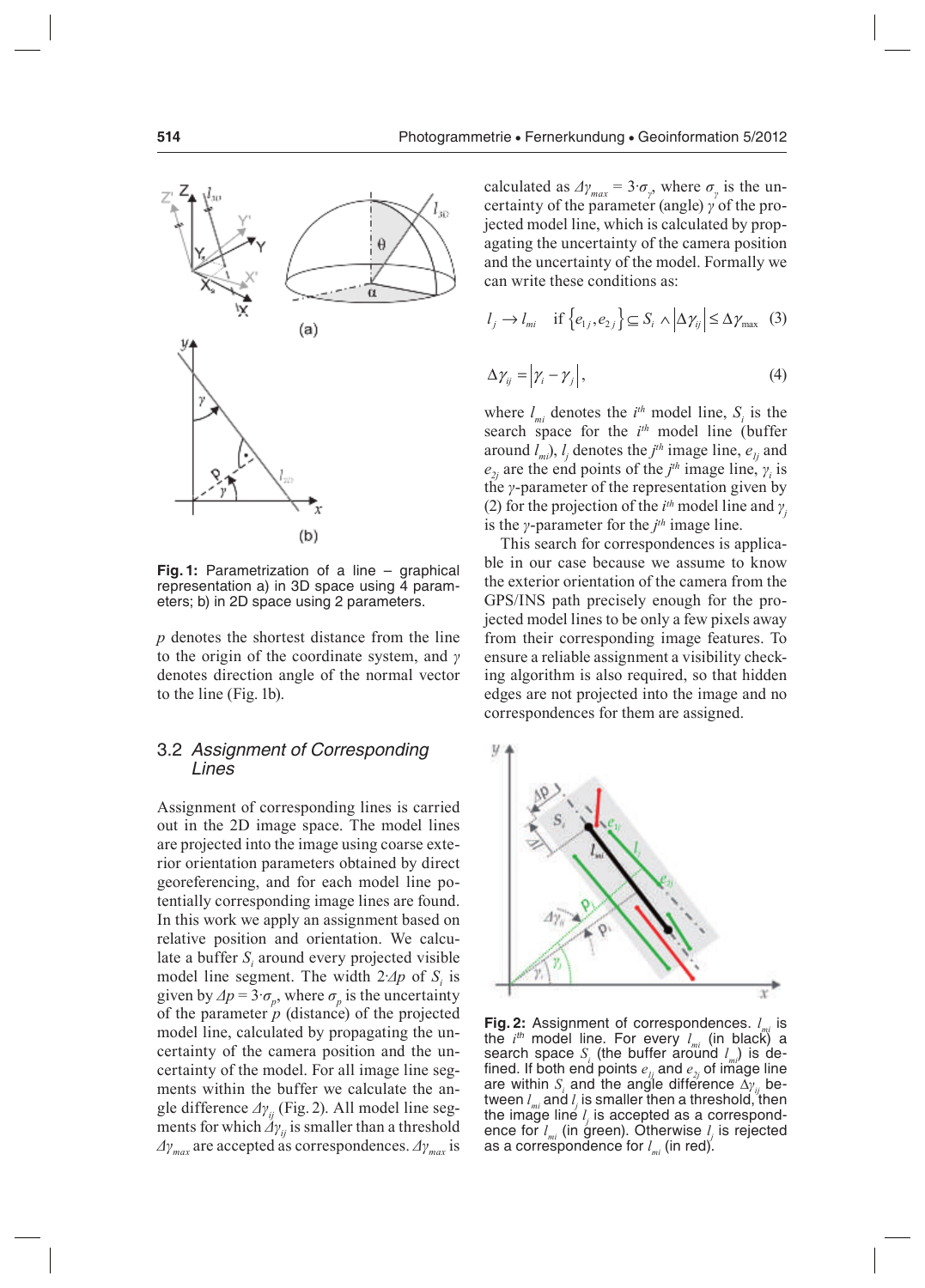## 3.3 Line Based Least Squares Adjustment

The correspondence between 3D coordinates and their perspective projection into the image is given by the collinearity equations. The collinearity equations can be combined with (1) and the parameters *m* and *d* from the line representation

$$
l: y = mx + d \tag{5}
$$

can be calculated. Detailed equations needed to express *m* and *d* in terms of camera position parameters are given by MEIERHOLD et al. (2008). The authors also mention the problem of vertical image lines, which cannot be expressed using (4) and propose to change the line representation to

$$
l: x = m'y + d'
$$
, where  $m' = \frac{1}{m}$ ,  $d' = \frac{d}{m}$ . (6)

The problem during the adjustment is that some lines can change from being non-vertical to being vertical in the iteration process, so that the Jacobian matrix would have to be re-designed. To avoid this problem we use (2), express *γ* and *p* in terms of camera orientation parameters and use them as observations.

$$
\gamma = \arctan\left(-\frac{1}{m}\right), \quad p = \frac{d}{\sqrt{m^2 + 1}}\tag{7}
$$

For the adjustment we use the least squares method with the model:

$$
\gamma_j + \hat{v}_{\gamma j} = f(\hat{X}_0, \hat{Y}_0, \hat{Z}_0, \hat{\omega}, \hat{\phi}, \hat{\kappa}, \alpha_i, \theta_i, X_{Si}, Y_{Si}),
$$
\n(8)

$$
p_{j} + \hat{v}_{pj} = f(\hat{X}_{0}, \hat{Y}_{0}, \hat{Z}_{0}, \hat{\omega}, \hat{\phi}, \hat{\kappa}, \alpha_{i}, \theta_{i}, X_{Si}, Y_{Si}, c, x_{0}, y_{0}) . (9)
$$

In  $(8)$  and  $(9)$  the hat " $\sim$ " is used for unknowns to be estimated. **f** denotes the functional model derived from the modified collinearity equations (7) based on the exterior orientation of the camera  $(X_0, Y_0, Z_0, \omega, \varphi, \kappa)$ , the interior orientation parameters  $(c, x_0, y_0)$  and the parameters  $(\alpha_i, \theta_i, X_{S_i}, Y_{S_i})$  of the 3D lines. The interior orientation parameters and the parameters of the 3D lines are assumed to be constant.  $\hat{v}_{y}$  and  $\hat{v}_{pj}$  denote the corrections we seek to minimize in the least squares context:

$$
\left(\sum \hat{v}_{\gamma j}^2 + \sum \hat{v}_{pj}^2\right) \to \min . \tag{10}
$$

Writing the model in a vector form, where

$$
\mathbf{b} = [\gamma_1, p_1, \gamma_2, p_2, \dots, \gamma_n, p_n]^T, \tag{11}
$$

$$
\hat{\mathbf{v}} = [\hat{v}_{\gamma 1}, \hat{v}_{p 1}, \hat{v}_{\gamma 2}, \hat{v}_{p 2}, \dots, \hat{v}_{\gamma n}, \hat{v}_{pn}]^{T},
$$
(12)

$$
\hat{\mathbf{x}} = [\hat{X}_0, \hat{Y}_0, \hat{Z}_0, \hat{\boldsymbol{\omega}}, \hat{\boldsymbol{\phi}}, \hat{\boldsymbol{\kappa}}]
$$
(13)

we get:

$$
\mathbf{b} + \hat{\mathbf{v}} = \mathbf{f}(\hat{\mathbf{x}}) = \mathbf{f}(\dot{\mathbf{x}} + \Delta \hat{\mathbf{x}}), \quad \hat{\mathbf{x}} = \dot{\mathbf{x}} + \Delta \hat{\mathbf{x}}.
$$
 (14)

Here **b** denotes the observation vector for n-correspondences, **x̂** denotes the vector of estimated unknowns, and *x* denotes the vector of approximated values for unknowns. Applying a first order approximation using a Taylor series the Jacobian matrix **A** is calculated as

$$
A = \frac{\partial f(\dot{x})}{\partial \dot{x}}.
$$
 (15)

Then  $\Delta \hat{x}$  and  $\hat{v}$  are estimated using

$$
\Delta \hat{\mathbf{x}} = \left( \mathbf{A}^T \mathbf{P}_{bb} \mathbf{A} \right)^{-1} \mathbf{A}^T \mathbf{P}_{bb} \left( \mathbf{b} - \mathbf{f}(\dot{\mathbf{x}}) \right), \tag{16}
$$

$$
\hat{\mathbf{v}} = \mathbf{A}\Delta\hat{\mathbf{x}} - (\mathbf{b} - \mathbf{f}(\dot{\mathbf{x}})).
$$
 (17)

where  $P_{bb}$  is the weighting matrix and

$$
\mathbf{P}_{bb} = \mathbf{Q}_{bb}^{-1} = \sigma_0^2 \cdot \mathbf{C}_{bb}^{-1} \,. \tag{18}
$$

 $\mathbf{Q}_{bb}$  denotes the weight coefficient matrix,  $\mathbf{C}_{bb}$  denotes the covariance matrix and  $\sigma_0^2$  denotes the variance factor.

#### 3.4 Uncertainty of the Building Model

The uncertainty of the building model is related to the inaccuracies of creation and generalization. Many building models are created from aerial imagery, where the roof corners and the height to the ground are measured. Hence often the roof overlap is not modelled, and the wall edges are less accurate (less reliable) than the roof edges. We assume differ-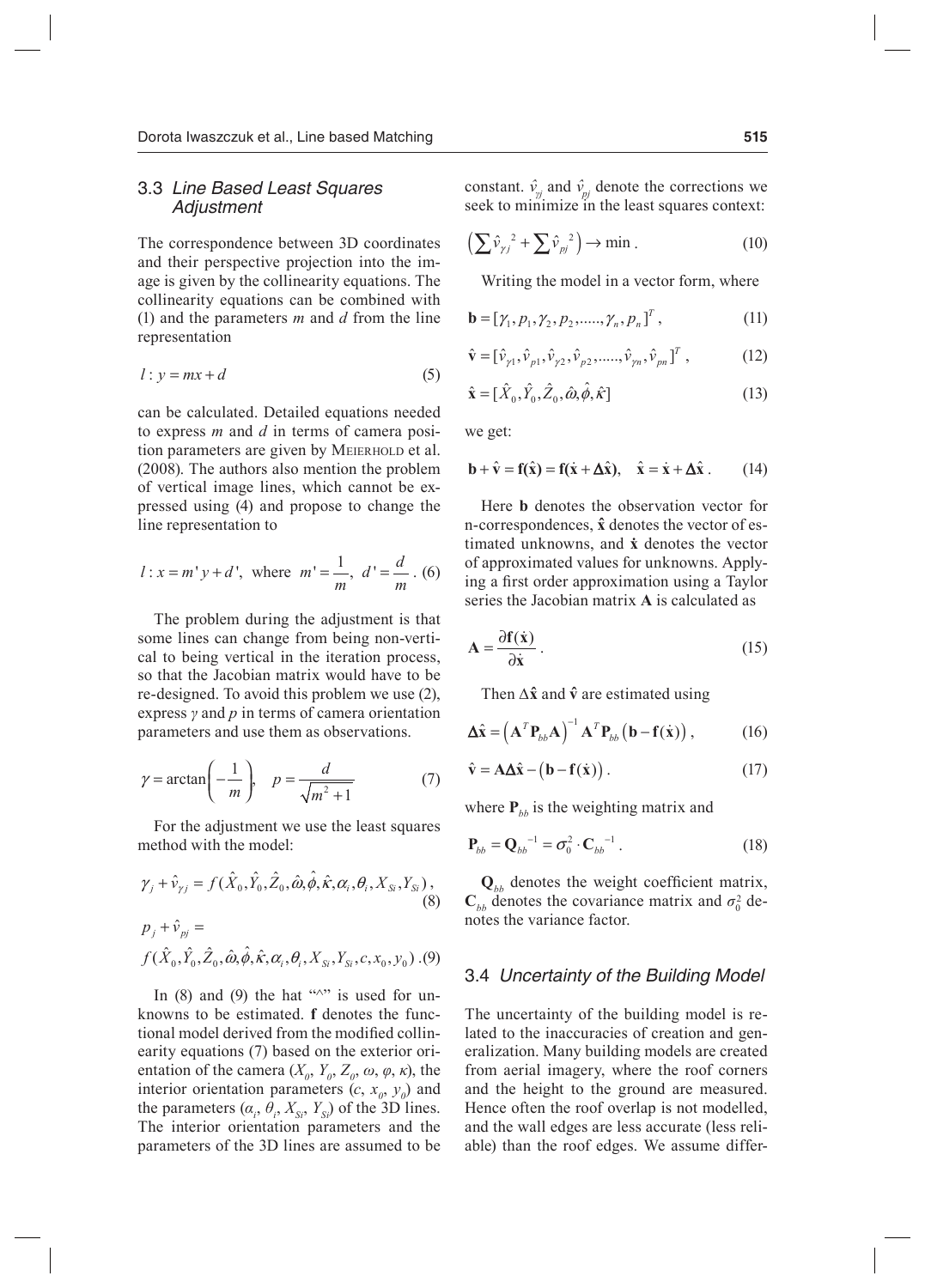ent accuracy values for the roof points and for the wall/ground points in the model, which are presented graphically as ellipses in Fig. 3. The *Z*-coordinate is assumed to be less accurate than *X*- and *Y*-coordinates. In Fig. 3 it can be observed that in the case of oblique airborne images not only the *X*- and *Y*-components, but also the *Z*-component of the uncertainty has a strong inluence on the position error of the projected point.

The model uncertainty can be embedded into the model presented in section 3.3 extending the vector of unknowns with the model line parameters:

$$
\hat{\mathbf{x}} = [\hat{X}_0, \hat{Y}_0, \hat{Z}_0, \hat{\omega}, \hat{\phi}, \hat{\kappa}, \hat{\alpha}_i, \hat{\theta}_i, \hat{X}_{Si}, \hat{Y}_{Si}] \,. \tag{19}
$$

Also the functional model **f** (14) has to be extended with equations for the model line parameters as follows:

$$
\alpha_i + \hat{v}_{\alpha i} = \hat{\alpha}_i
$$
\n
$$
\theta_i + \hat{v}_{\theta i} = \hat{\theta}_i
$$
\n
$$
X_{Si} + \hat{v}_{Xi} = \hat{X}_{Si}
$$
\n
$$
Y_{Si} + \hat{v}_{Ysi} = \hat{Y}_{Si}
$$
\n(20)

Accordingly the Jacobian matrix **A** is extended with *4n* observations and *4n* unknowns. Unfortunately the uncertainties of the parameters of the 3D line models  $(\alpha_i, \theta_i, X_{S_i}, Y_{S_i})$  are not directly known. Usually the position accuracy of the 3D building models created from aerial imagery is given for building corners.



**Fig. 3:** Projection of model point uncertainty into the image in oblique geometry.

Therefore the uncertainty in the parameters of the 3D line models  $(\alpha_i, \theta_i, X_{Si}, Y_{Si})$  has to be calculated using error propagation law:

$$
\mathbf{C}_{yy} = \mathbf{F} \mathbf{C}_{xx} \mathbf{F}^T. \tag{21}
$$

**C***xx* denotes the covariance matrix for 3D coordinates of the corners, **F** is the Jacobian for the function transforming the *XYZ* coordinates to line parameters  $\alpha$ ,  $\theta$ ,  $X_s$ ,  $Y_s$ , and **C***yy* denotes the covariance matrix for the line parameters. The uncertainty of  $X<sub>S</sub>$  and  $Y<sub>S</sub>$  depends on the coordinate system. Therefore all calculations should be carried out in the local coordinate system.

## 3.5 Reliability and Uncertainty of Image Lines

Edge extraction is carried out using the Canny algorithm. The edges are detected with different extraction parameters. By varying the minimum edge strength required for a feature to be accepted as an edge, different results are achieved. Lowering this parameter results in multiple detections, because low-contrast edges are also included. However, these edges are less reliable as building edges. Setting a high minimum edge strength means "stronger" edges can be detected, but there may not be a sufficient amount to fit the model. Thus we propose edge detection with varying minimum edge strength. As a result we get three sets of detected edges. We then combine all three edge sets using the minimum strength to weight them.

Additionally, we assume that building edges correspond to long image lines. Short lines more likely correspond to other objects or to noise. Therefore we also use the length of the detected lines for weighting. The weights of the lines are calculated as follows:

$$
g_j = \frac{1}{2} \left( \frac{l_j}{d_{\text{max}}} + \frac{a_j}{255} \right)
$$
 (22)

where  $g_j$  denotes the weight for the  $j<sup>th</sup>$  image line,  $l_j$  denotes the length of the  $j<sup>th</sup>$  line,  $a_i \in [0,255]$  denotes the threshold for the minimum edge strength used for the extraction of the  $j<sup>th</sup>$  line and  $d_{max}$  is the length of the diagonal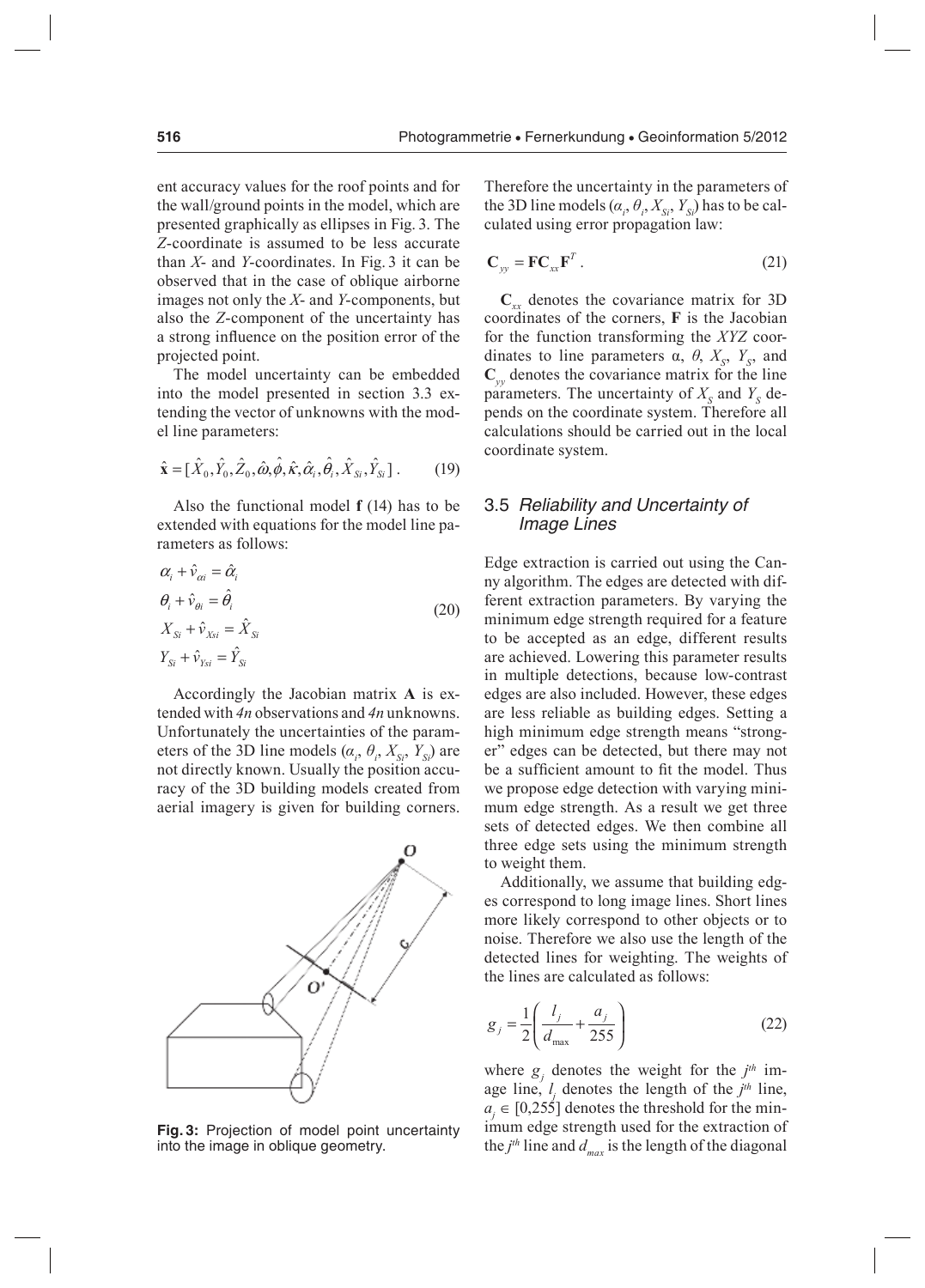

**Fig. 4:** An exemplary IR frame (a) and the weighting of the lines extracted in this frame (b). Three different minimum edge strengths were used for the extraction.

of the entire image. An exemplary weighting of the lines is presented in Fig 4.

We use weighting to identify the reliable edges and do not consider those with low weights for the assignment of correspondences.

For the image features the position uncertainty of the end points is given. Thus, we calculate the  $P_{bb}$  matrix for  $\gamma$  and  $p$  using error propagation as shown in (21).

# **4 Elimination of Incorrect Correspondences Using RANSAC**

The method of assigning correspondences described in section 3.2 allows for the selection of multiple image lines corresponding to one model line. This leads to many incorrect correspondences, which have to be eliminated or reduced. For this purpose we apply the random sample consensus – RANSAC (Fischler & bolles 1981). From the set of all hypothetical correspondences selected in the procedure from section 3.2, we randomly select three correspondences from different parts of the model and calculate exterior orientation parameters without redundancy. We then check how many of the remaining correspondences fit the randomly estimated exterior orientation parameters. This procedure is repeated *k*times, and *k* is calculated as

$$
k = \frac{\log(1 - 0.99)}{\log(1 - (1 - \varepsilon)^{r})},
$$
\n(23)

where  $r$  is the number of necessary observations,  $\varepsilon \in (0,1)$  is the outliers rate and the probability that RANSAC makes at least one error free selection is 99 %. We estimate *ε* as

$$
\varepsilon = N - N_{Mod} \,,\tag{24}
$$

where *N* is the number of hypothetical correspondences selected by the assignment algorithm and  $N_{Mod}$  is the number of model lines which have at least one assigned image line. The RANSAC algorithm results in new exterior orientation parameters and a set of correct correspondences. These data are taken as the input for the adjustment procedure described in section 3.3.

### **5 Data Description**

For our experiments we used a test dataset captured in a densely built-up area in the centre of Munich, Germany. The thermal images were taken using the IR camera AIM 640 QLW FLIR with a frame rate of 25 images per second. The camera was mounted on a platform carried by a helicopter. The flying height was approximately 400 m above ground level. The camera was forward-looking with an oblique view of approximately 45°. The size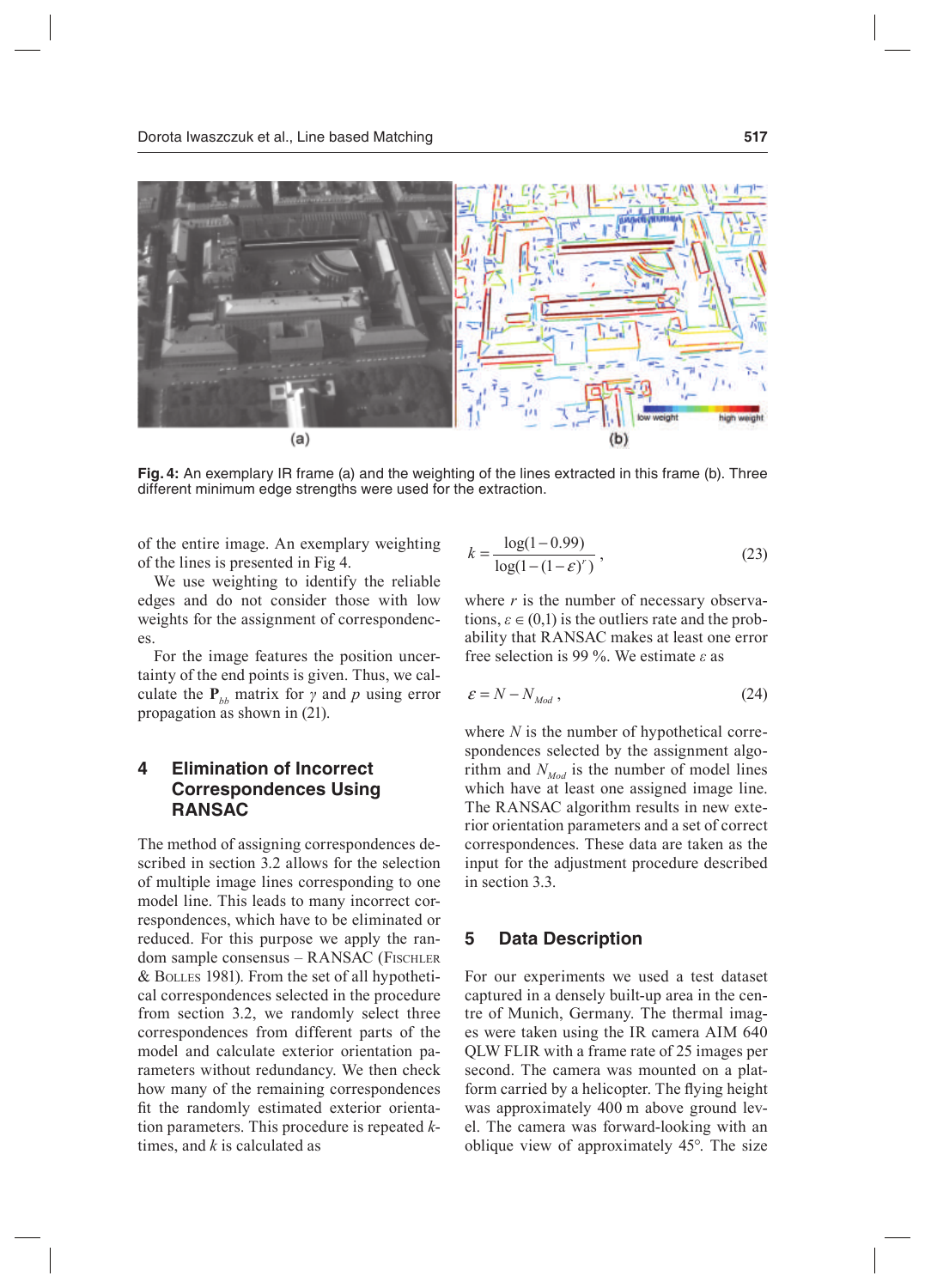of the images is  $640 \times 512$  pixels. According to the flying height, camera orientation and camera parameters, the ground resolution of the IR images varies from about 0.5 m in the foreground to about 1.4 m in the background of the oblique images.

For geo-referencing we use data acquired by an Applanix POS AV 510 GPS/INS system. To correct the INS drift a Kalman filter is applied and an extended bundle adjustment is carried out (kolecki et al. 2010). The corrected exterior orientation parameters are used for the model projection.

The 3D building models were created semiautomatically using commercial software for 3D building reconstruction from nadir view aerial images and stored in the *CityGML* format. In this format the buildings are stored face-wise as sequences of 3D points. Accordingly, all the lines are stored twice (once in each of the two faces intersecting at that line), and points even occur three or more times. We therefore reorganize the model to reduce double lines. We collect all points (corners) and remove repetitions. Then we store lines and faces as references to the points.

## **6 Results**

We carried out tests with the data described in section 5. An exemplary frame with the image lines (cyan, blue and magenta) and the projected model (yellow and green) is presented in Fig. 5a. The model lines which have correspondences are printed in green and the model lines without correspondences in yellow. The image lines without correspondences are presented in cyan; image lines which were assigned to model lines, but refused by RANSAC are depicted in blue, and image lines which were accepted by RANSAC and taken as input for the adjustment are depicted in magenta. Fig. 5b shows the same frame with the projected model before (red) and after (green) adjustment.

In Fig. 5b an improvement of the position of the projected model can be observed. Projected building structures match the IR image very well. Thanks to this, thermal building textures can be extracted precisely. Nevertheless, accuracy of the exterior orientation parameters estimation is not very high. For the exemplary frame from Fig. 5 the standard de-



 $(a)$ 



**Fig. 5:** Exemplary frame with extracted lines and a projected model: (a) before matching, where cyan = image lines without correspondences, blue = image lines with correspondences but refused by RANSAC, magenta = accepted image lines, green = model lines with correspondences, yellow = model lines without correspondences; and (b) after matching, where  $red = 3D$  building model projected with initial exterior orientation parameters, green = 3D building model projected with adjusted exterior orientation parameters.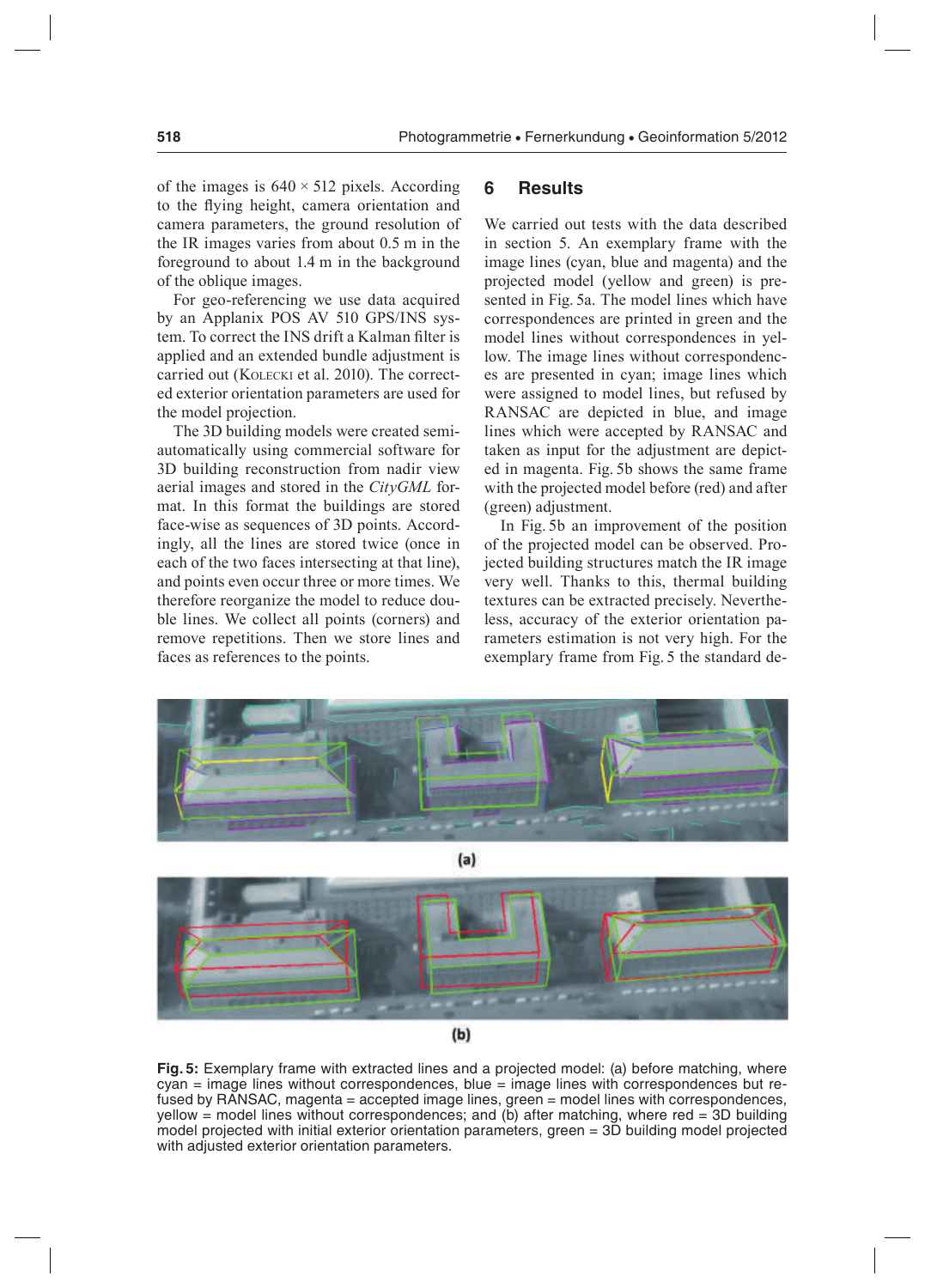viations are  $\sigma_X$  = 3.8 m,  $\sigma_Y$  = 6.5 m,  $\sigma_Z$  = 4.5 m,  $\sigma_{\omega} = 0.60^{\circ}, \sigma_{\varphi} = 0.69^{\circ}, \text{ and } \sigma_{\kappa} = 0.39^{\circ}.$  This is related to the low resolution of the images and the low accuracy of the extracted edges.

To evaluate the method and to investigate the sensitivity of the method with respect to changes in the initial exterior orientation we selected one frame and carried out a test in which we generated normally distributed random numbers with mean  $\mu = 0$  and standard deviation  $\sigma_{xyz} = 1 \text{ m}, \sigma_{\omega \varphi x} = 0.1^{\circ}$  and used them to degrade the initial exterior orientation parameters. We successively repeated the test with increasing  $\sigma_{xyz}$  and  $\sigma_{\omega\varphi\kappa}$ . Results of this investigation are presented in the first row of Tab. 1. For comparison we conducted the same test without RANSAC (second row of Tab. 1).

**Tab. 1:** Percentage of successfully matched samples with downgraded initial exterior orientation. **σ** denotes the standard deviation used for the generation of normally distributed random numbers, with  $\sigma = \sigma_{xyz}$ ,  $\sigma_{\omega \omega k}$ , where  $\sigma_{xyz}$  = 1 m, and  $\sigma_{\omega \varphi \kappa} = 0.1^{\circ}$ . First row: results using RANSAC; second row: results based on the assignment of correspondences without outlier detection.

| Successfully matched samples when<br>downgrading the exterior orientation with<br>normally distributed numbers using mean |    |           |           |           |           |
|---------------------------------------------------------------------------------------------------------------------------|----|-----------|-----------|-----------|-----------|
| $\mu$ = 0 standard deviation (%)                                                                                          |    |           |           |           |           |
|                                                                                                                           | σ  | $3\sigma$ | $4\sigma$ | $5\sigma$ | $7\sigma$ |
| (1)                                                                                                                       | 96 | 68        | 65        | 61        | 46        |
|                                                                                                                           |    |           | 20        | 16        |           |

Tab. 1 shows that our method works for well geo-referenced images. The search for correspondences proposed in section 3.2 delivers good results if the camera position and rota-

tions are known with an accuracy of 1–2 m and 0.1–0.2°, respectively. As we mentioned in section 3.2, the size of the search space  $S_i$  and the angular threshold are calculated based on the expected displacement and rotation of the projected model lines, which are in turn calculated from the propagation of errors in the 3D building model and the exterior orientation parameters. If we downgrade the initial exterior orientation by 4*σ*, we get the width parameter of the buffer  $\Delta p = 3 \cdot \sigma_p$  in range of about 40 pixels and the angular threshold  $\Delta \gamma = 3 \cdot \sigma_{\gamma}$ , which corresponds to about 8°. The values are so high, because  $\sigma_p$  and  $\sigma_\gamma$  are calculated as propagation of the uncertainty of the camera position and orientation and the uncertainty of the 3D building model. This leads to many incorrect correspondences with  $\varepsilon \approx 85$  %. In case of downgrading with  $7\sigma$  we get  $\varepsilon \approx 93$  %. The typical least squares adjustment method cannot cope with such a large number of outliers. However, using RANSAC the algorithm is robust even if the camera is "shifted" from the initial position by few meters (e.g. Fig. 6). For 7*σ* we still get 46 % successfully matched samples.

## **7 Discussion and Future Work**

Line based model-to-image matching has high potential for co-registration of buildings with oblique airborne images. Edges are the most representative features for building structures and can be easily detected in the image using standard image processing algorithms. Considering the uncertainty of image lines and of the building model, as proposed in this paper, a better it between the building model and the image structures is achieved. However, esti-



**Fig. 6:** Exemplary frame with the 3D building models projected with exterior orientation parameters downgraded by normally distributed numbers with μ and 7*σ* (red) and projected 3D building models after adjustment (green).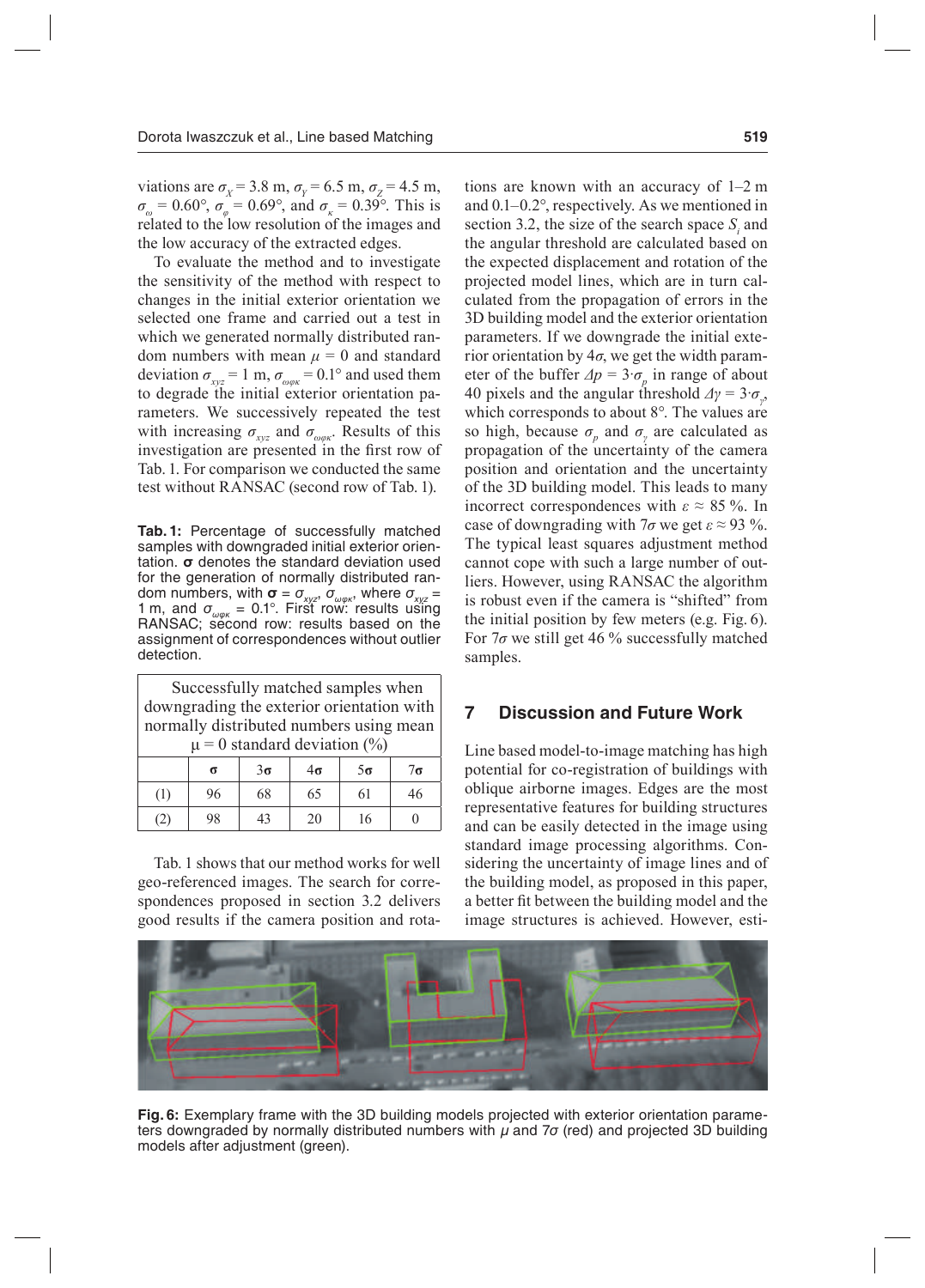mated exterior orientation should not be understood as the true position of the camera, but only as parameters needed for a better initial projection in order to obtain a suficient number of correct correspondences. In the future, neighbouring frames should also be employed in the adjustment to improve the relative orientation of the sequence. We expect that this will stabilize the model-to-image matching, in particular by reducing the "jumping" of the camera.

The uncertainty of the building models allows the calculation of the corrections for the model parameters. However, these corrections cannot be applied to improve the geometry of the model, because in the presented adjustment no constrains for planes are implemented. Therefore, some coplanar 3D building lines which originally belonged to one plane can be non-coplanar after adjustment. Nevertheless, the corrected position in the image can be used for texture extraction.

Applying the RANSAC algorithm we get good results not only for very well geo-referenced data but also for mid-quality geo-referencing. However, further improvements in the search for candidate correspondences are needed in case of low-quality input. Some already existing methods, e.g. vanishing points or relational matching, can be applied to find coarse exterior orientation parameters.

As an alternative or complement to RANSAC an outlier detector within the adjustment can be implemented using the cofactor matrix for the corrections  $Q_{vv}$ . However, only incorrect image lines can be eficiently detected. Errors in the model lines are dificult to recognize because their redundancy components are low, and therefore the influence of the errors on the correction for each parameter is very small.

In IR images depicting urban scenes it is often dificult to extract building edges on the ground. Often pavement appears similar to walls. Accordingly, in some frames a very good it between the 3D building models and roof structure was achieved, while in the walls some remaining displacements occurred.

In the future more attention should be paid to the rolling shutter effect. This phenomenon should also be taken into consideration in the adjustment. Typically the IR cameras read out

the measured radiation row-wise. If the camera is moving each row is read at a different point in time, and therefore at a different position, which should be accounted for in the geometrical model used for estimation.

## **Acknowledgements**

The authors would like to thank FGAN-FOM, Ettlingen, for providing images of the flight campaign.

#### **References**

- AVBELJ, J., IWASZCZUK, D. & STILLA, U., 2010: Matching of 3D wire-frame building models with image features from infrared video sequences taken by helicopters. – International Archives of Photogrammetry, Remote Sensing and Spatial Geoinformation Sciences **38** (3B): 149–154.
- DebeVec, P.e., taylor, c.j. & malik, j., 1996: Modelling and rendering architecture from photographs: a hybrid geometry- and image-based approach. – **23rd** Annual Conference on Computer Graphics and Interactive Techniques: 11– 20.
- DING, M. & ZAKHOR, A., 2008: Automatic registration of aerial imagery with untextured 3D Li-DAR models. – IEEE Computer Society Conference on Computer Vision and Pattern Recognition (CVPR).
- EUGSTER, H. & NEBIKER, S., 2009: Real-time Georegistration of Video Streams from Mini or Micro UAS using Digital 3d City Models. – **6th** International Symposium on Mobile Mapping Technology, Presidente Prudente, Sao Paulo, Brazil.
- FISCHLER, M.A. & BOLLES, R.C., 1981: Random sample consensus: a paradigm for model fitting with applications to image analysis and automated cartography. – Communications of the ACM **24** (6): 381–395.
- FÖRSTNER, W., 2010: Optimal vanishing point detection and rotation estimation of single image from a legoland scene. – International Archives of Photogrammetry, Remote Sensing and Spatial Geoinformation Sciences **38** (3A): 157–162.
- FRÜH, C., SAMMON, R. & ZAKHOR, A., 2004: Automated Texture Mapping of 3D City Models With Oblique Aerial Imagery. – **2nd** International Symposium on 3D Data Processing, Visualization, and Transmission (DPVT **'04**).
- hoegner, l., kumke, h., meng, l. & stilla, u., 2007: Automatic extraction of textures from in-